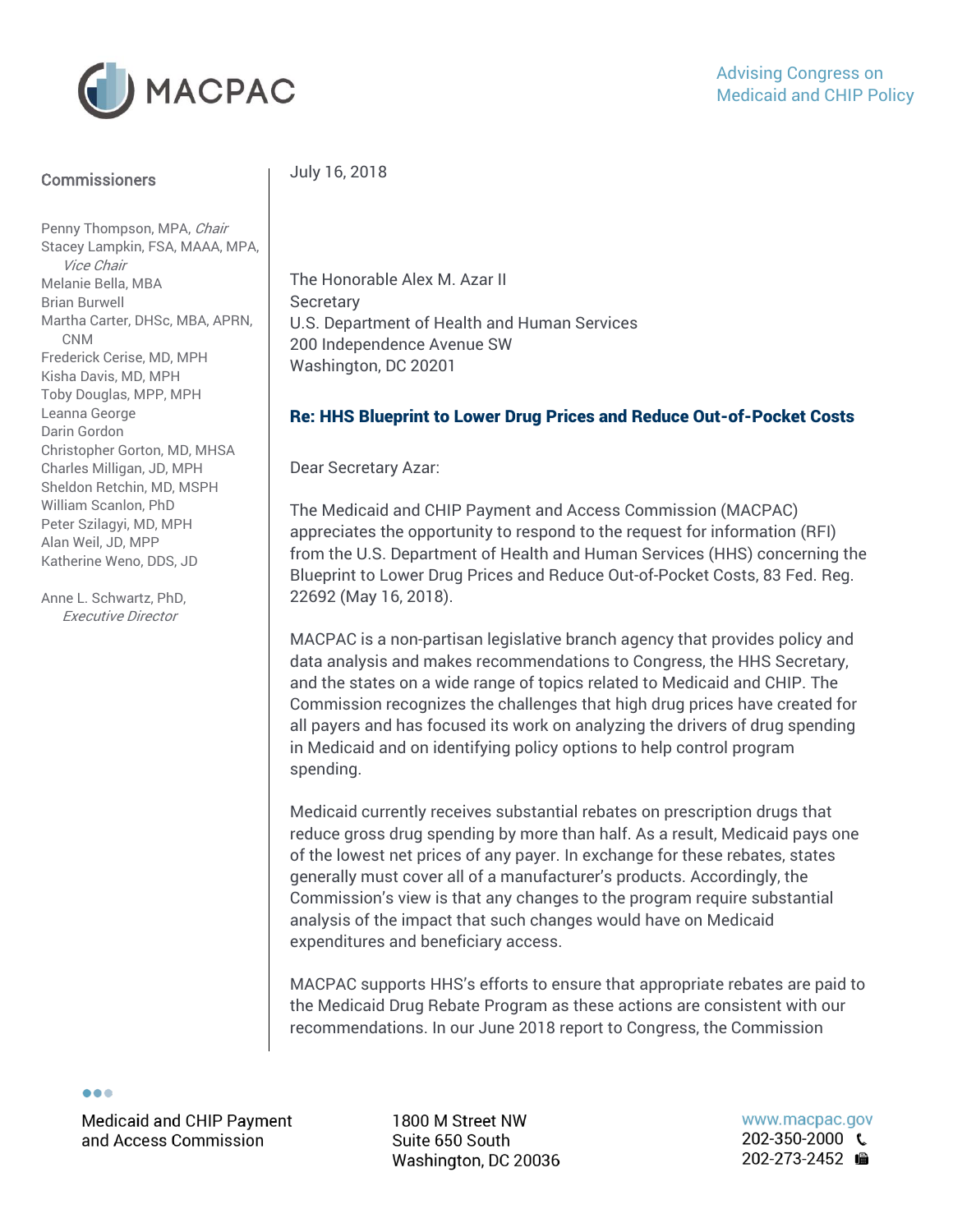made two targeted recommendations to help ensure Medicaid receives proper drug rebates by:

- closing a loophole in current law that allows a manufacturer to sell its authorized generic at a low price to a corporate subsidiary and reduce the rebate obligation for its brand drug, and
- giving the HHS Secretary clear authority to impose intermediate financial sanctions on manufacturers that misclassify a brand drug as a generic to lower their rebate payments.

We plan to extend this work into the year ahead to determine whether additional policy levers may be needed—and if so, what form they should take—to help manage prescription drug spending while also ensuring that Medicaid beneficiaries can continue to benefit from advances in scientific research and maintain appropriate access to much needed medications.

MACPAC supports HHS's goal of lowering drug prices and encouraging use of value-based arrangements. We are aware that the best price provisions of the Medicaid Drug Rebate Program may create some challenges for other payers as they seek to develop new payment and rebate arrangements; however, we urge that HHS carefully consider how any change to components of the Medicaid Drug Rebate Program could potentially lower manufacturer rebates and thus ultimately raise costs for the Medicaid program to the states and the federal government. Below we offer general observations and technical comments to questions posed in the RFI.

### State demonstrations

Several states have expressed interest in obtaining additional flexibility to adopt widely used commercial tools to manage increasing drug costs, such as a closed formulary that excludes certain drugs. The Commission plans to examine how Medicaid's existing tools for managing drug utilization compare to other payers and how the use of additional tools such as closed formularies could affect state programs and beneficiaries. Such analyses might include, for example, whether closed formularies could yield additional savings to states and how this might affect beneficiary access.

Additionally, the Commission has heard from state officials who express concern with the requirement that states cover all new covered outpatient drugs as soon as they enter the market. These officials stated that it can be difficult to determine appropriate coverage of these drugs without having sufficient time to assess the effectiveness of a drug or determine coverage and prior authorization criteria that align with the drug's labeling and medically accepted indications. This may be particularly true for drugs receiving accelerated approvals from the U.S. Food and Drug Administration. We are also aware of concerns that state processes may result in unnecessary delays in coverage. The Commission will conduct further analysis of this issue and evaluate possible policy responses, such as allowing state officials to exclude a newly approved drug from coverage for a specified period of time while they develop appropriate coverage criteria.

--

**Medicaid and CHIP Payment** and Access Commission www.macpac.gov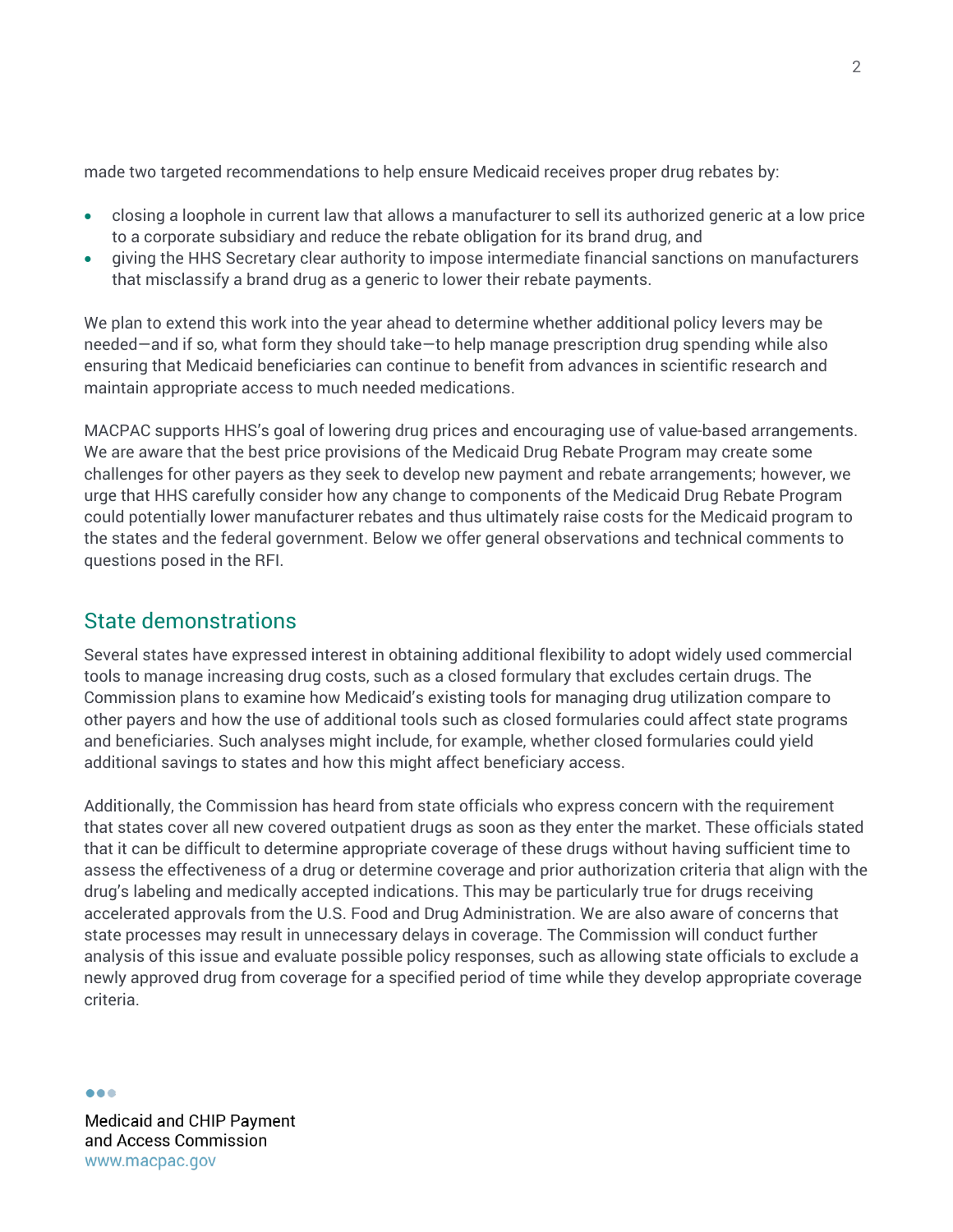## Value-based arrangements and other exclusions of certain payments, rebates or discounts from the determination of average manufacturer price and best price

Best price. Some stakeholders have stated that the best price provision in the Medicaid Drug Rebate Program creates disincentives for manufacturers in developing certain value-based arrangements with commercial payers. MACPAC has heard from experts, however, that best price may be just one of several factors that may affect the feasibility of value-based arrangements. Moreover, we understand that some manufacturers see best price as an issue, and some of them do not, depending on the circumstances.

It is important to note that prices negotiated by Medicare Part D plans and by states under Medicaid supplemental rebate contracts are exempt from best price, but value-based arrangements still have been slow to develop under both programs. This may be due to the inherent difficulty in developing appropriate measures that demonstrate value, and the collection and reporting of these data. Measuring outcomes can be expensive and payers must ensure that the value received from an outcomes-based contract is worth the cost to measure it.

MACPAC encourages HHS to consider carefully how excluding value-based arrangements or other rebates and discounts could potentially reduce the rebates received by the Medicaid program. In addition, federal action could facilitate adoption of value-based arrangements by state Medicaid programs. For example, states must have Medicaid supplemental rebate contracts approved under the state plan by the Centers for Medicare & Medicaid Services (CMS), which can be a lengthy process. Any guidance from CMS that clarifies how certain rebates, discounts, and pricing arrangements interact with best price or provides a template for a value-based supplemental rebate contract would be helpful to states.

**Average manufacturer price (AMP).** AMP is a measure of the average price paid for a drug to manufacturers by wholesalers and retail community pharmacies. AMP is a confidential price that was developed for the calculation of the Medicaid rebates and is not commonly used to determine payments made by other payers. Accordingly, actions that lower AMP would reduce the rebates owed by manufacturers, but would not likely result in lower list prices. The Commission has generally been supportive of policies that ensure AMP accurately reflects the price of drugs paid by wholesalers and retail community pharmacies. MACPAC encourages HHS to consider the extent to which excluding certain rebates or discounts from the calculation of AMP potentially could reduce the rebates received by the Medicaid program.

### Affordable Care Act taxes and rebates

The Patient Protection and Affordable Care Act (ACA, P.L. 111-148, as amended) increased the amount of Medicaid drug rebates by increasing the minimum rebate amounts, creating an alternative rebate for line extension drugs, and extending drug rebates to Medicaid managed care. While the RFI raises the question of how such rebates have led to cost shifting to other payers, it is not clear that these changes increased total rebates for all manufacturers. Some of these changes in Medicaid rebate under the ACA may have

--

**Medicaid and CHIP Payment** and Access Commission www.macpac.gov